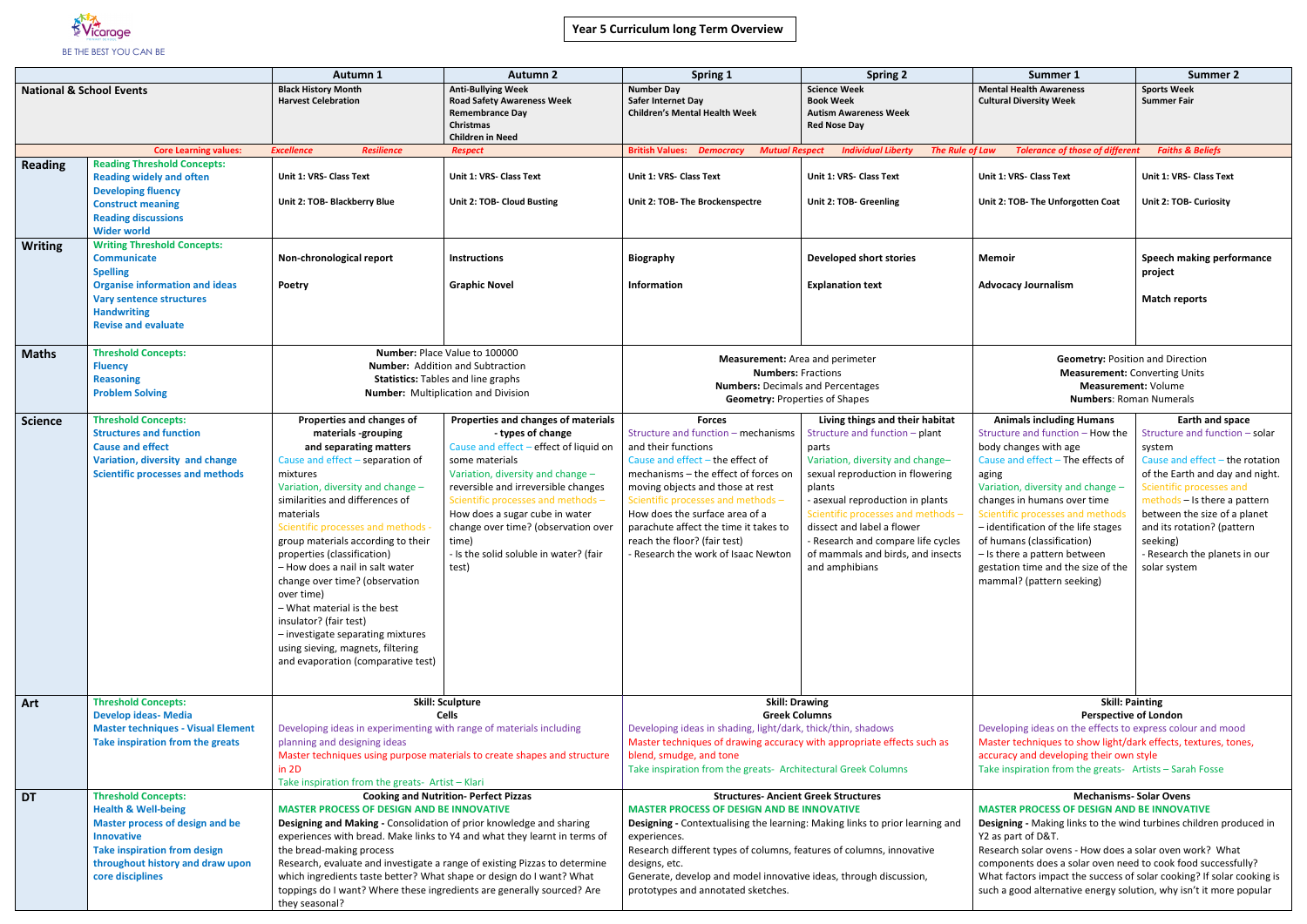|                        |                                                                                                                                                                                                                                                                                                                                                                                                                                               | Evaluating - Evaluating their final outcome against their original design.<br>TAKE INSPIRATION FROM DESIGN THROUGHOUT HISTORY AND DRAW<br><b>UPON CORE DISCIPLINES</b><br>Who invented pizza? Baker Raffaele Esposito from Naples is often given<br>credit for making the first such pizza pie.<br>The history of Pizza - Flatbreads with toppings were consumed by the<br>ancient Egyptians, Romans and Greeks<br>Understand different jobs and processes involved in baking pizza<br><b>HEALTH &amp; WELL-BEING</b><br>Ensure there are clear expectations on how to operate safely<br>To handle food safely<br>Ensure that the Safe Preparation Skills Adult Guidance is followed.<br>Discussion of food allergies and intolerances.                                                                                                             |                                                                                                                                                                                                                                                                                                                                                                                                                                                                                                                                                                                                                                                                            | Making-Formulate a clear plan, including a step-by-step list of what needs<br>to be done and lists of resources to be used.<br>Competently select from and use appropriate tools to accurately measure,<br>mark out, cut, shape and join construction materials to make frameworks.<br>Evaluating - Verbalising their thoughts with subject-specific vocabulary-<br>what went well, what didn't go so well and what improvements they could<br>make. These could be additional features to include within their<br>monument.<br><b>TAKE INSPIRATION FROM DESIGN THROUGHOUT HISTORY AND DRAW</b><br><b>UPON CORE DISCIPLINES</b><br>Exploring images of various monuments and their architectural designs<br>Research key events and individuals relevant to frame structures.                                                    |                                                                                                                                                                                                                                                                                                                                                                                                                                                                                                                                                                                                                                                                                                                           | with people and governments? Can solar ovens be used for anything<br>else besides cooking food?<br>Marking- To develop a clear idea of what has to be done, planning<br>how to use materials, equipment and processes, and suggesting<br>alternative methods of making if first attempts fail. Resilience is<br>essential.<br>Evaluating - Verbalising their thoughts with subject-specific<br>vocabulary- what went well, what didn't go so well and what<br>improvements they could make.<br>TAKE INSPIRATION FROM DESIGN THROUGHOUT HISTORY AND<br><b>DRAW UPON CORE DISCIPLINES</b><br>Who invented the solar oven? Look at the history of solar coking -<br>How has it changed over time? What are the benefits of Solar<br>cooking?<br>Make links to Y2 and point out the large windmill near Gallions<br>Reach Tesco (near the roundabout) which most our pupils would<br>have seen. Additionally, point out solar panels that we see on many<br>homes. The way solar ovens work is based on the same principles of<br>solar panels. |                                                                                                                                                                                                                                                                                                                                                                                                                                                                                                                                                                                                                                                                                                                                                                         |
|------------------------|-----------------------------------------------------------------------------------------------------------------------------------------------------------------------------------------------------------------------------------------------------------------------------------------------------------------------------------------------------------------------------------------------------------------------------------------------|-----------------------------------------------------------------------------------------------------------------------------------------------------------------------------------------------------------------------------------------------------------------------------------------------------------------------------------------------------------------------------------------------------------------------------------------------------------------------------------------------------------------------------------------------------------------------------------------------------------------------------------------------------------------------------------------------------------------------------------------------------------------------------------------------------------------------------------------------------|----------------------------------------------------------------------------------------------------------------------------------------------------------------------------------------------------------------------------------------------------------------------------------------------------------------------------------------------------------------------------------------------------------------------------------------------------------------------------------------------------------------------------------------------------------------------------------------------------------------------------------------------------------------------------|----------------------------------------------------------------------------------------------------------------------------------------------------------------------------------------------------------------------------------------------------------------------------------------------------------------------------------------------------------------------------------------------------------------------------------------------------------------------------------------------------------------------------------------------------------------------------------------------------------------------------------------------------------------------------------------------------------------------------------------------------------------------------------------------------------------------------------|---------------------------------------------------------------------------------------------------------------------------------------------------------------------------------------------------------------------------------------------------------------------------------------------------------------------------------------------------------------------------------------------------------------------------------------------------------------------------------------------------------------------------------------------------------------------------------------------------------------------------------------------------------------------------------------------------------------------------|---------------------------------------------------------------------------------------------------------------------------------------------------------------------------------------------------------------------------------------------------------------------------------------------------------------------------------------------------------------------------------------------------------------------------------------------------------------------------------------------------------------------------------------------------------------------------------------------------------------------------------------------------------------------------------------------------------------------------------------------------------------------------------------------------------------------------------------------------------------------------------------------------------------------------------------------------------------------------------------------------------------------------------------------|-------------------------------------------------------------------------------------------------------------------------------------------------------------------------------------------------------------------------------------------------------------------------------------------------------------------------------------------------------------------------------------------------------------------------------------------------------------------------------------------------------------------------------------------------------------------------------------------------------------------------------------------------------------------------------------------------------------------------------------------------------------------------|
| Computing              | <b>Threshold Concepts:</b><br><b>Code</b><br><b>Connect</b><br><b>Communication</b><br><b>Collect</b>                                                                                                                                                                                                                                                                                                                                         | We are Game Developers (5.1)<br>Programming<br><b>Internet Secure</b><br>Code - Create use of multiple<br>variables including time and scores<br>Plan and break a complex task into<br>smaller parts<br>Explore import/edit pictures and use<br>other useful functions of Scratch<br>Connect - Explore personal choices<br>of how much time should be spent<br>online and on what (impact of violent<br>video games)<br>Communicate - Predict, describe,<br>evaluate and explain to others from<br>the view of game developers and<br>audience.<br>Collect - Recognise the importance of<br>multiple variables                                                                                                                                                                                                                                      | We are Cryptographers (5.2)<br><b>Computational Thinking</b><br><b>Internet Alert</b><br>Connect - Understanding of how<br>encryption works on the web.<br>Communicate-Explain and understand<br>the need for private information to be<br>encrypted<br>Collect-Attempt encrypting and<br>decrypting messages in simple ciphers                                                                                                                                                                                                                                                                                                                                            | <b>Safer Internet Day activities</b><br><b>Digital Literacy</b><br><b>Internet Sharp</b><br><b>Connect - Understand phishing hooks</b><br>Importance of communicating<br>respectfully and kindly<br>How to protect personal information<br>Exploring impact of weak passwords<br>and unsafe websites<br>Communicate - Explain impact of<br>positive online community<br>Explain the negative impact of phishing<br>hooks<br>Discuss effects of leaked personal<br>information<br>Collect-Explain the purpose of<br>encryption                                                                                                                                                                                                                                                                                                    | We are Artists (5.3)<br><b>Creativity</b><br><b>Internet Kind</b><br>Connect - Develop an appreciation of<br>the links between geometry and art<br>Communicate - Experiment with the<br>tools available, refining and<br>developing their work as they apply<br>their own criteria to evaluate it and<br>receive feedback from<br>Collect-Explore use of different tool                                                                                                                                                                                                                                                                                                                                                   | We are Web Developers (5.4)<br><b>Computer networks</b><br><b>Internet Secure</b><br>Connect - Develop their research<br>skills to decide what information is<br>appropriate.<br>Explore validity and authenticity of<br>information.<br>Communicate - Develop and refine<br>their ideas and text collaboratively<br>Critically analyse others work with<br>view of end goal<br>Collect - Develop their<br>understanding of e-safety and<br>responsible use of technology.                                                                                                                                                                                                                                                                                                                                                                                                                                                                                                                                                                  | We are Bloggers (5.5)<br><b>Communication/Collaboration</b><br><b>Internet Brave</b><br>Connect-How to share safely<br><b>Communicate-Discerning</b><br>content online and evaluating<br>the appropriateness<br>Collect-Gage the material<br>appropriate for the target<br>audience                                                                                                                                                                                                                                                                                                                                                                                                                                                                                     |
| History /<br>Geography | <b>History Threshold Concepts:</b><br><b>Contribution to the Wider World</b><br><b>Achievements</b><br><b>Civilisation</b><br><b>Education</b><br><b>Medicine</b><br><b>Hierarchy</b><br><b>Technology</b><br><b>Empire</b><br><b>Geography Threshold Concepts:</b><br><b>Investigate Space &amp; Location</b><br><b>Investigating Patterns &amp; Changes</b><br><b>Investigating Scale &amp; Size</b><br><b>Investigating Sustainability</b> | Geography<br><b>Marvellous Maps</b><br><b>Investigating Space and location</b><br>Use an index to find a place on a<br>map.<br>Give co-ordinates by going across<br>first and then up.<br>Find a location from four-figure<br>co-ordinates (and six figure).<br>Give six-figure co-ordinates for<br>alocation.<br>Find differences between maps<br>of the same location.<br><b>Investigating Patterns and Change</b><br>Suggest what the differences<br>they have seen might tell them<br>about why a place has changed.<br>Investigating scale and size<br>Give co-ordinates by going across<br>first and then up.<br>Find a location from four-figure<br>co-ordinates (and six figure).<br>Give six-figure co-ordinates for<br>alocation.<br><b>Investigating Sustainability</b><br>Describe how things have changed<br>and the effects of change | <b>History</b><br>It's All Greek to Me<br>Civilisation - Key features of this<br>period<br>Contribution to the wider world-<br><b>Britain</b><br>Achievements - of the ancient Greeks<br>e.g. alphabet, mathematics,<br>buildings, Alexander the Great<br>Beliefs & religion - gods and<br>goddesses<br>Education - The value they put on<br>education. Philosophers,<br>mathematicians, doctors.<br>Medicine - What did they use for<br>illness or disease?<br>Hierarchy - How was their society<br>structured e.g. Kings, military<br>leaders.<br>Technology - Language, writing,<br>medicine, architecture.<br>Empire (Military) - Power and<br>comparisons of military | Geography<br><b>Mountains</b><br><b>Investigating Space and location</b><br>Identify a valley and the summit,<br>foot and slope of a mountain.<br>Use the index in an atlas to find<br>mountains.<br>Identify the country a mountain<br>range is found in.<br><b>Investigating Patterns and Change</b><br>Describe how tectonic plates<br>move together to create fold<br>mountains.<br>Describe how lava flow creates<br>volcanic mountains.<br>Describe how pressure from<br>magma under the Earth's surface<br>creates dome mountains.<br>Explain the differences between<br>a weatherforecast and climate.<br>Identify similarities between<br>mountain climates.<br>Investigating scale and size<br>Draw a mountain range including<br>the key features and point out<br>higher ground.<br>Identify and describe a plateau. | <b>History</b><br>Walk Like an Egyptian<br>Civilisation - Key features of this<br>period<br>Contribution to the wider world-<br><b>Britain</b><br>Achievements - education,<br>architecture, mathematics,<br>hygiene, medicine.<br>Beliefs & religion - Gods and<br>goddesses, afterlife, creation<br>stories,<br>Medicine - What did they use for<br>illness or disease? Mummification<br>and the afterlife, knowledge of the<br>human body and organs.<br>Hierarchy - Pharaohs, government<br>officials, scribes, merchants,<br>artisans, farmers, slaves<br>Technology - hieroglyphics,<br>farming, shadoof, pyramids,<br>pyramids, mathematics,<br>mummification, architecture,<br>paper, toothpaste, ships, make up. | Geography<br><b>Enough for Everyone</b><br><b>Investigating Space and location</b><br>Identify the major<br>environmental issues (global<br>warming, deforestation,<br>reducing carbon footprint,<br>recycling, green-house effect,<br>extreme weather, etc.)<br>Do they effect just people in<br>East Ham? UK? Or are they<br>global? What does that mean?<br><b>Investigating Patterns and</b><br>Change<br>Identify important features of<br>a settlement site.<br>Identify environmental<br>changes and patterns<br>Investigating scale and size<br>Use digital maps to calculate<br>the distance between two<br>places.<br>Describe how human needs<br>have changed over time.<br>Explain some renewable<br>methods of power generation.                                                                                                                                                                                                                                                                                               | <b>History</b><br>London's Calling (WW2)<br>Civilisation - Key features of<br>this period<br>Contribution to the wider<br>world/ Britain - How did WW2<br>affect our lives today?<br>Achievements - Winning WW2,<br>success of the military, land<br>army, women's rights<br>Beliefs & religion - Mostly<br>Christian in Britain, experience<br>of Jewish children in Germany,<br>discrimination because of<br>religion.<br><b>Education - Evacuees</b><br>experiences, school diaries<br>from Vicarage.<br>Hierarchy - How was their<br>society structured e.g. King,<br>military leaders, Prime<br>Ministers and leaders.<br>Technology - Planes, ships,<br>trains, weapons, industry, role<br>of women.<br>Empire (Military) - Power and<br>comparisons of military, |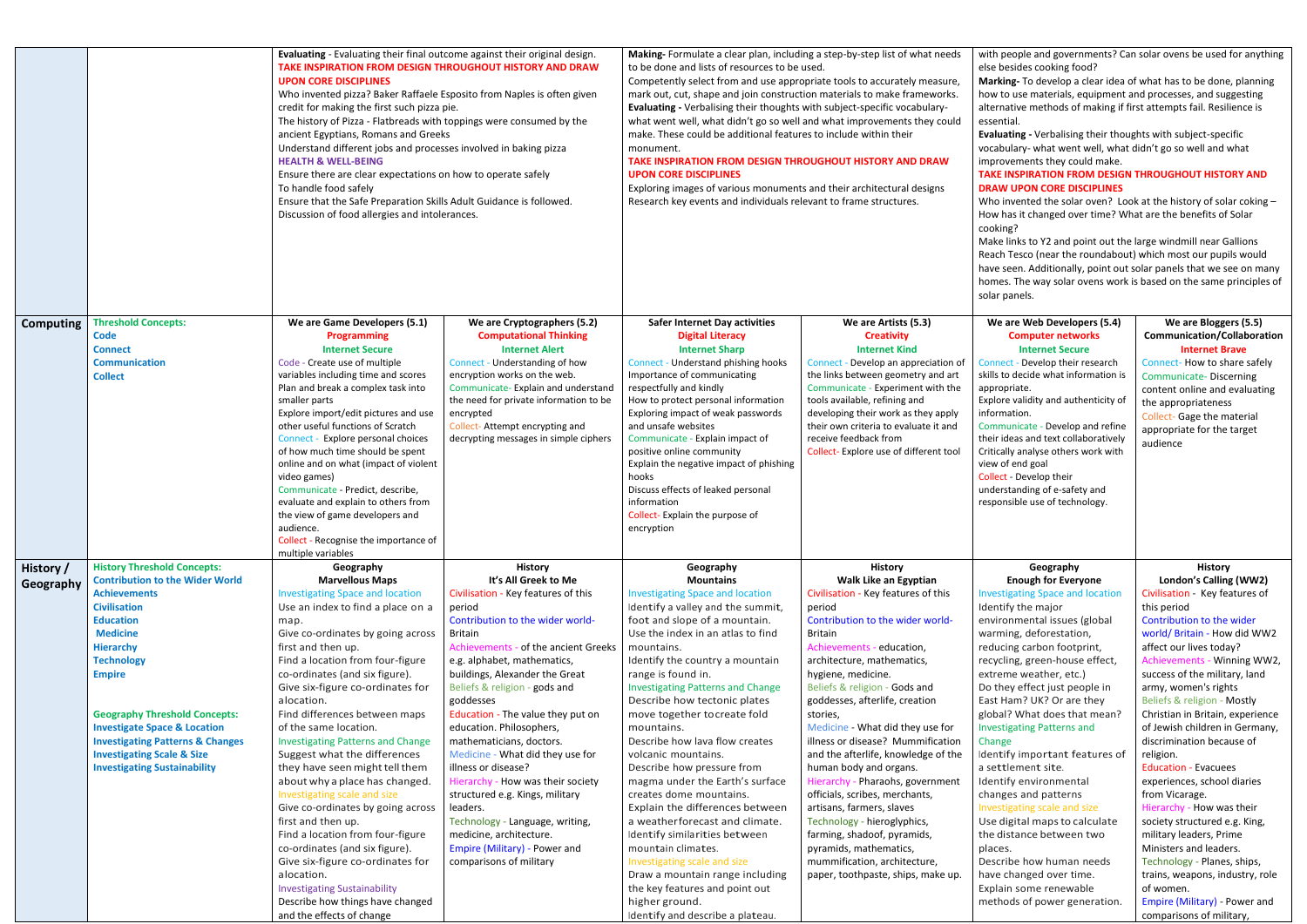|                |                                                                                                                                                                                                                                  |                                                                                                                                                                                                                                                                                                                                                                                                                                                        |                                                                                                                                                                                                                                                                                                                 | <b>Investigating Sustainability</b><br>Describe some of the negative<br>effects of tourism on an area.<br>Identify who is responsible for<br>limiting the damage tourism can<br>cause.                                                                                                                                                                                                                                                                                                |                                                                                                                                                                                                                                                                                                                                       | Describe the impact renewable<br>sources have on UK electricity<br>production.<br><b>Investigating Sustainability</b><br>How sustainable are you?<br>How can we be more<br>sustainable?                                                                                                                                                                                                                                          | contribution of women to the<br>military effort, Black and Asian<br>experiences during the war.                                                                                                                                                                               |
|----------------|----------------------------------------------------------------------------------------------------------------------------------------------------------------------------------------------------------------------------------|--------------------------------------------------------------------------------------------------------------------------------------------------------------------------------------------------------------------------------------------------------------------------------------------------------------------------------------------------------------------------------------------------------------------------------------------------------|-----------------------------------------------------------------------------------------------------------------------------------------------------------------------------------------------------------------------------------------------------------------------------------------------------------------|---------------------------------------------------------------------------------------------------------------------------------------------------------------------------------------------------------------------------------------------------------------------------------------------------------------------------------------------------------------------------------------------------------------------------------------------------------------------------------------|---------------------------------------------------------------------------------------------------------------------------------------------------------------------------------------------------------------------------------------------------------------------------------------------------------------------------------------|----------------------------------------------------------------------------------------------------------------------------------------------------------------------------------------------------------------------------------------------------------------------------------------------------------------------------------------------------------------------------------------------------------------------------------|-------------------------------------------------------------------------------------------------------------------------------------------------------------------------------------------------------------------------------------------------------------------------------|
| <b>Music</b>   | <b>Threshold Concepts:</b><br><b>Performing</b><br><b>Composing</b><br><b>Notating</b><br><b>Appreciation</b>                                                                                                                    | <b>Graphic Scores</b><br><b>Vocal styles</b><br>Composing and performing music<br>including in small groups.<br>Appreciating and describing<br>different vocal styles in music.<br>Notating compositions using a<br>graphic score.                                                                                                                                                                                                                     | <b>Beater Technique</b><br><b>Consecutive notes</b><br>Performing music including in large<br>and small groups.<br>Appreciating and describing different<br>styles of music and recognising<br>particular sounds and combinations<br>of sounds.<br>Notating and reading traditional<br>pitch and rhythm sounds. | <b>Dotted Rhythm</b><br>Q & A, Phrasing<br>Performing music including in large<br>groups.<br>Appreciating and describing a fusion<br>of styles in music.<br>Notating different rhythm including<br>the dotted minim.                                                                                                                                                                                                                                                                  | <b>Musical Fusion</b><br><b>Garage Band</b><br>Composing music using technology.<br>Appreciating and describing music<br>and musical structure.<br>Performing music created back to<br>class and explain why and how<br>choices were created.                                                                                         | Improvisation<br>Patriotism - Music since 1900+<br>Composing music including<br>'on the spot' improvisation<br>Appreciating, describing and<br>comparing musical style including<br>music from the time of The<br>Andrew Sisters.<br>Notating-The structure of 12 Bar<br>Blues and Partner Songs.                                                                                                                                | <b>Performing / Antiphony</b><br>Composition 1960+<br>Composing music in small<br>groups.<br>Appreciating and describing<br>musical character including use<br>of tempo.<br>Perform music that passes<br>between groups.<br>Performing in a singing<br>competition as a class |
| <b>PSHE</b>    | <b>Threshold Concepts:</b><br><b>Identity</b><br><b>Relationships</b><br><b>Changes</b>                                                                                                                                          | Being Me in My World<br>Identity - Play an active role as a<br>citizen<br>Relationships- Explain how the<br>action of one person can affect<br>another<br>Wellbeing - Understand the<br>consequences of choices they<br>make to help them to lead to<br>positive outcomes                                                                                                                                                                              | <b>Celebrating Difference</b><br>Relationships-Identify<br>discriminatory behaviour and learn<br>to be respectful to people with<br>different culture<br>Wellbeing - Discuss happiness and<br>material wealth                                                                                                   | <b>Dreams and Goals</b><br>Identity - Identify dream job and<br>how to get there<br><b>Relationships-</b> Compare their hopes<br>and dreams with those of young<br>people from different cultures<br>Wellbeing - Identify ways they can<br>help others through forms of charity                                                                                                                                                                                                       | <b>Healthy Me</b><br><b>Identity / Wellbeing - Respect and</b><br>value their own body making the<br>right, healthy choices to keep their<br>body and mind healthy<br>Relationships- Explore their own<br>and others responsibility to keep<br>themselves and each other safe<br>and identify the causes of anti-<br>social behaviour | <b>Relationships</b><br>Identity - Identify and apply<br>strategies to manage their<br>feelings<br><b>Relationships-</b> Compare different<br>types of friendship and feelings<br>associated with them<br>Wellbeing - Understand what it<br>means to be safe online, stand up<br>for themselves and resist peer<br>pressure                                                                                                      | <b>Changing Me</b><br><b>Identity - Understand that their</b><br>body might change at different<br>times compared to their friends<br>Wellbeing - Puberty $-$<br>understand the changes in their<br>body as they grow up and the<br>importance of personal hygiene            |
| <b>Spanish</b> | <b>Threshold Concepts:</b><br><b>Speaking - Communicating Idea</b><br><b>Reading - Showing Understanding</b><br><b>Writing - Expressing Ides</b><br><b>Grammar- Applying Structures</b><br><b>Appreciation</b><br><b>Culture</b> | Vocabulary: Counting to 100 in 10's<br>Expressions of annoyance<br>Time to the quarter to the hour<br>Describing likes/dislikes<br>Expressing feelings and desires using 'tengo' and 'quiero'<br>Grammar:<br>Verb infinitives<br>Conjunction - pero<br>Using 'agreeing' adjectives and adverbial phrases to describe (masc/fem/pl)<br>Cultural:<br>Comparing cultural foods<br>Know some facts about Cuba<br>Spanish song<br>Spanish poems and stories |                                                                                                                                                                                                                                                                                                                 | Vocabulary:<br>Number pattern to 99<br>Expressing disagreement/joy<br>Question words - quién, qué, como, cuantos, donde, qué<br>Grammar:<br>'Agreeing' adjectives - mas/fem/pl<br>Sentences using nouns, verbs, adjectives and adverbial phrases<br>Preposition and article combining ('at')<br>Pronouns to replace nouns<br>Using $1^{st}$ person + infinitive to indicate future action<br>Cultural:<br>Practising words in a rap<br>Cuban foods<br>Spanish songs<br>Cuban artist   |                                                                                                                                                                                                                                                                                                                                       | Vocabulary:<br><b>Numbers dictation</b><br>Expressions of surprise<br>Time to 5 minutes<br>Question words - ¿Por qué? and ¿Adónde?<br>Composing questions for given answers<br>Unscrambling verbs<br>Grammar:<br>First person singular for movement<br>1 <sup>st</sup> person simple future tense<br>Word order - revision<br>Cultural:<br>Facts about Cuba<br>Comparing foods<br>Singing in a group<br>Comparing Cuba and Spain |                                                                                                                                                                                                                                                                               |
| RE             | <b>Threshold Concepts:</b><br><b>Belonging and Identity</b><br><b>Self-Reflection</b><br><b>Change</b><br><b>Celebration</b><br><b>Tolerance</b>                                                                                 | What is thankfulness?<br>Self-reflection- To learn about<br>religious and non-religious thought<br>about power or thankfulness in<br>human life.                                                                                                                                                                                                                                                                                                       | How is Christmas celebrated around<br>the world?<br><b>Belonging and Identity- To</b><br>understand that different parts of<br>the world have different Christmas<br>traditions<br><b>Celebrations-</b> To understand how<br>Christmas is celebrated differently in<br>different parts of the world             | Why is Muhammad important to<br>Muslim people? Looking at<br>examples of the Quran.<br>Self-reflection- To understand that<br>Muhammad was a role model to<br>Muslims<br>Celebration- To understand how<br>Muhammad had his revelation                                                                                                                                                                                                                                                | How do Christians try and follow<br>Jesus' example?<br>Self-reflection- To understand<br>what it means to be thankful/<br>grateful                                                                                                                                                                                                    | What inner forces affect how we<br>think and behave?<br>Self-reflection- To understand<br>that sometimes temptation has<br>consequences. To also<br>understand that rebelling can<br>cause problems                                                                                                                                                                                                                              | What do religions and world<br>views believe about God?<br><b>Belonging and Identity- To</b><br>understand what it means to<br>believe in God. To also<br>understand who God is<br><b>Place of Worship-Synagogue</b>                                                          |
| PE             | <b>Threshold Concepts:</b><br><b>Movement</b><br><b>Tactics &amp; Strategies</b><br><b>Personal &amp; Social Skills</b><br>Leadership<br><b>Healthy Life Style</b>                                                               | Movement - Create, practise and refine longer, more complex sequences,<br>including changes in level, direction and speed.<br>body strength and flexibility. Being able to suggest ideas for warm-up<br>activities.<br>Healthy Lifestyle - Developing strength and recognising the benefits of<br>exercise.                                                                                                                                            | <b>Gymnastics</b><br>Personal & Social Skills - Understanding the need to warm up and work on                                                                                                                                                                                                                   | Dance (The Hakka) Geography Curriculum Link<br>Movement - Creating a narrative through movement. Linking movements<br>to support this narrative.<br>Personal & Social Skills - Using facial expressions and body language to<br>express emotions clearly.<br>Healthy Lifestyle - Children recognising their emotions and how their body<br>feels when still and when exercising<br>Leadership - Leading a small group and understanding each individual's<br>role in a dance routine. |                                                                                                                                                                                                                                                                                                                                       | <b>Net &amp; Wall: Tennis</b><br><b>Strike &amp; Field Rounders</b><br><b>Movement</b> – Making the right<br>decisions when moving in to a<br>space or playing area.<br>Tactics & Strategies - choose<br>skills and tactics to suit the<br>situation in a game.                                                                                                                                                                  | <b>Athletics</b><br><b>Sports Day events practice</b><br><b>Games: Performances and skill</b><br>related games<br>Movement - Show good<br>control, speed, strength and<br>stamina when running, jumping<br>and throwing;                                                      |